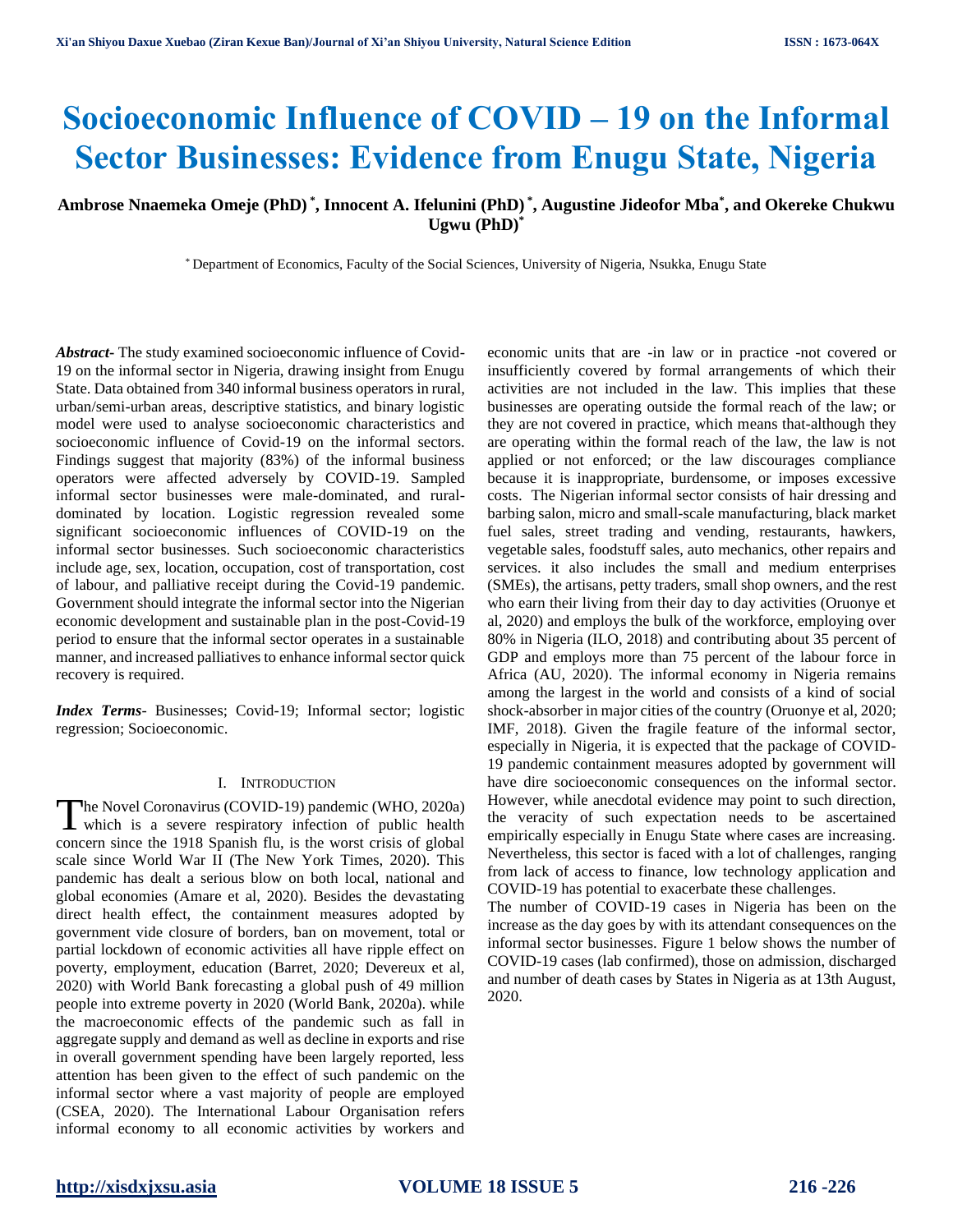

*Source: Author's Computation from NCDC Available data as at 13th August, 2020*

The figure shows that in different states of Nigeria, as at 13th August, 2020, the number of COVID-19 cases (lab confirmed), those on admission, discharged, and death cases were more in Lagos state. This is followed by those in Federal Capital Territory (FCT), Oyo, Edo, Rivers, Kaduna, Kano, Plateau, Delta, Ogun, Ondo, and Enugu ranking the 12th out of 36 states plus the Federal Capital Territory (FCT) with the highest number of COVID-19 cases (lab confirmed), those on admission, discharged, and death cases.

With Enugu State being one of the most affected COVID-19 cases (lab confirmed), those on admission, discharged, and death cases, informal sector businesses are also in affected given the high number of cases here. Hence, for Enugu state, the number of COVID-19 cases (lab confirmed), those on admission, discharged, and death cases can be seen in figure 2 given below:



*Source: Author's Computation from NCDC Available data as at 13th August, 2020*

Figure 2 indicates that in Enugu state, as at 13th August, 2020, 969 people have been lab confirmed, 350 are on admission, 600 have been discharged while 19 people have died of the COVID-19. There is also the fear that in Enugu state, the COVID-19 cases would be increasing at increasing rate given the level of perception and the level of compliance to the Nigeria Centre for Disease

Control (NCDC) protocols for containing COVID-19 by the people of the state especially, those in the informal sector. Some of the people in informal businesses still doubt the existence of COVID-19 as most of them have not seen or known anyone who has contracted the virus in person.

Further, the informal sector full adherence to the NCDC established guidelines like social distancing, wearing of face mask, washing of hands and hand sanitizing, to help contain the virus is difficult since most of the people in the informal sector are poor and try to eke out a living from their daily/weekly business proceeds. Again, government on its own part has provided very few palliatives, if not nothing, to the people in this sector to help them contain the virus. This has been attributed to weak institutions and lack of social welfare scheme by the government (Ozili, 2020) and as such, has made the outbreak of the pandemic uncontrollable. One strategy that was used by governments both Federal and State was to impose lockdown and inter-state movement restriction (except movement of essential workers and agricultural products/foods) on the people as a measure to contain the virus in different states (Nigeria Center for Disease Control – NCDC, 2020). The target was to prevent the spread of virus within institution as well as prevent the carriage to vulnerable individuals. Good as this strategy may look, it has reduced economic activities in Nigeria generally, and has affected businesses in the informal sector negatively, to the extent that some people in the sector find it difficult to have their daily feedings proper as they depend on daily and/or weekly income given the lockdown imposed by the government. Thousands of people working in both private formal and informal sectors lost their jobs and source of income as a result of the government policies geared towards containing the COVID-19 pandemic however, the informal sector has been most hit as businesses in this sector depend on daily income and also cannot afford the virtual means of doing businesses (Nnabuife, Okoli & Anugwu (2020).

However, even in the lockdown, COVID-19 cases and its death cases in Nigeria and Enugu State has continued to rise on daily basis. The major factor attributable to the continued rise in the number of cases and deaths on daily basis is that with the enforcement of the lockdown protocol, some corrupt security agencies collect bribes from people and allow them to go anywhere they have wanted (Chinery, et.al. 2020).

Currently there are few studies on the subject matter (United Nations Food and Agricultural Organization – UNFAO (2020); Nnabuife et al (2020) used Nigeria economy-wide data, other studies such as Amare et al (2020) focused on the impact of COVI-19 on food security using panel data while others focused on the effect on economic growth. Asante & Mills (2020) did a related work in urban marketplaces in Ghana but used only descriptive statistics. The present study seeks to deepen the analysis of the effect of COVID-19 by looking at the socio-economic influence on the informal sector using Enugu State, Nigeria as a test case. The study is a cross sectional study with a composed sample of 340 informal sector business operators chosen through a multistage technique from the 17 local government areas of Enugu State for the study. The study employed descriptive statistics and logistic regression model for data analysis. The rest of the paper consists of the literature review, the methodology, discussions of findings, and the conclusion and policy recommendations.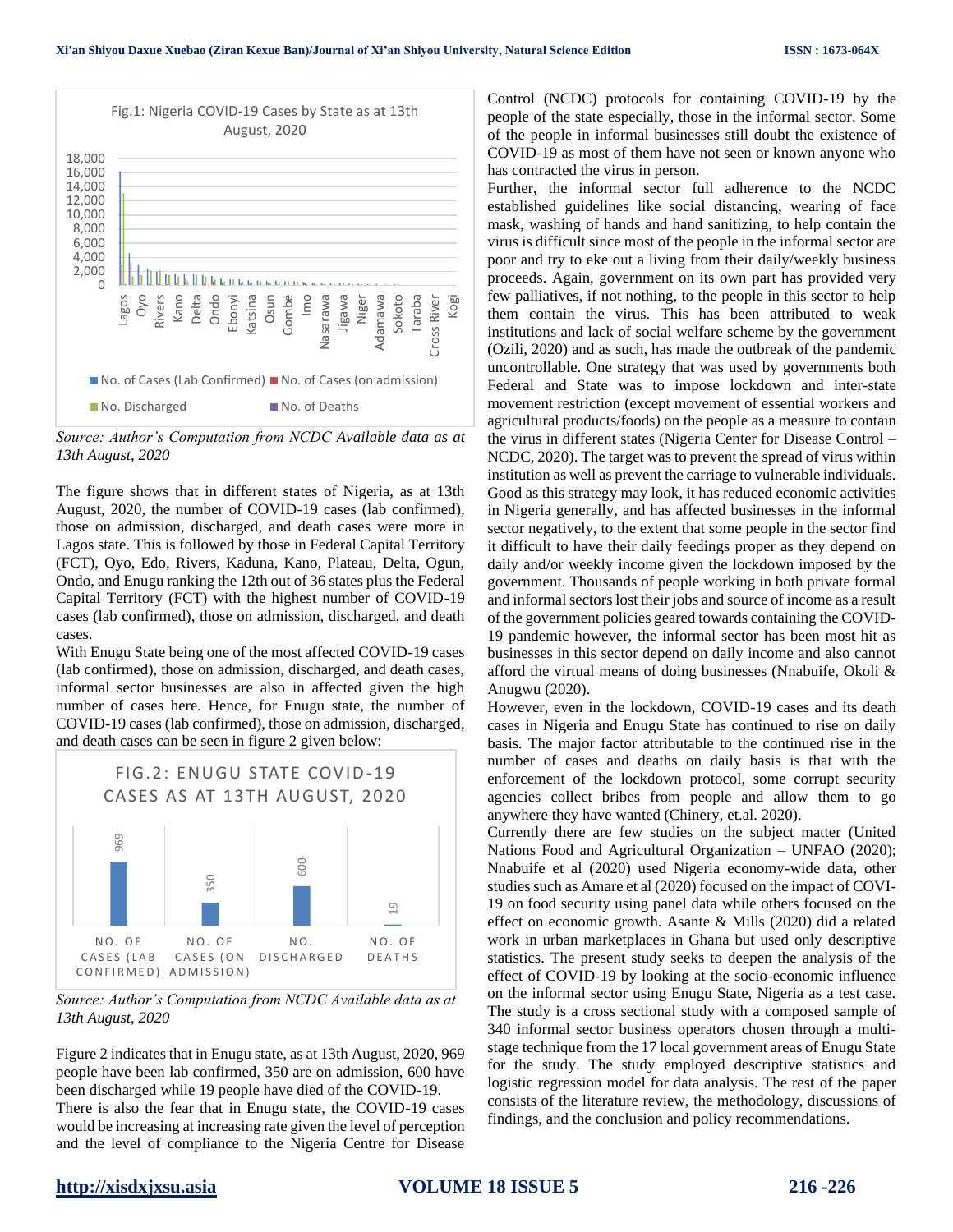#### II. LITERATURE REVIEW

The literature review of this study is of three folds, namely, the conceptual literature, theoretical literature and the empirical literature. These are looked at in the sub-sections that follows as given below:

#### *A. Conceptual Literature*

Under here, the key concepts as given by available literature were looked at. Thereafter, the study defines each of the concepts as conceptualized by the current study. The key concepts of the study are: (i). COVID-19, and (ii). Informal sector. These are examined briefly as given below:

#### (i). COVID-19

Coronavirus disease 2019 (COVID-19) which is caused by Severe Acute Respiratory Syndrome Coronavirus 2 (SARS\_COV-2) has caused an alarming problem to the global health system (WHO, 2020; Nicola et al, 2020). Although humans face several epidemics and a few of them pandemic outbreak, e.g. Spanish influenza, SARS, MERS, Ebola, swine flu, Zika, and yellow fever (Buheji and Ahmed, 2020; WHO, 2020b), Covid-19 has been causing extraordinary impacts on countries, societies, and economies (Aydin and Ari, 2020). The World Health Organisation declared the outbreak of the novel corona virus a global emergency in January 30, 2020 (Sohrabi et al, 2020). Fever, cough and shortness of breath are the major symptoms of COVID-19. No vaccine for COVID-19 is currently available but can be prevented through staying at home, social distancing, use of face masks, frequent hands washing with soap and water, utilization of hand sanitizers, among other measures. COVID-19 was declared as a pandemic and has caused economic and labour market shocks, bringing about enormous effects through unemployment and underemployment on the people especially, those in the informal sector (UNFAO (2020).COVID was discovered around December, 2019 in China but now, it has spread all over the world causing the World Health Organisation to declare it a pandemic in March, 2020 (United Nations Medical Director, 2020). On 14th February, 2020, the virus was reported in Africa and since then, has spread to the 57 countries of the region as at August, 2020. The pandemic has resulted in over 4.3million confirmed cases and over 290,000 deaths globally and has triggered massive spike in uncertainty (Nicola, 2020; Baker et al, 2020). Baker et al (2020) identified three indicators that provided real-time forward-looking uncertainty measures. These indicators include stock market volatility, newspaper-based economic uncertainty, and subjective uncertainty in business expectation surveys. Moreover, emphasis has been great on the negative effect of the coronavirus pandemic, they could also present some opportunities not only for technological advancement in the provision of suitable vaccines that might fight the threat of the virus, but also in the rise of 'safety-driven entrepreneurial' projects (Buheji and Ahmed, 2020). Similarly, Buheji and Ahmed (2019c) noted that the pandemic presents an opportunity for the promotion of multidisciplinary collaborative model(s) that will enhance collaborative and sharing economy practices regarding the management of common human threats with high availability and response.

### (ii). Informal Sector

There is no unanimous consensus in the literature on the definition of the informal sector, as the sector is often defined in terms of employment categories, activity, location, among others (Onwe, 2013). The major feature of the informal sector is its dominance of micro and small-scale activities, production being labour intensive, mobility and flexibility of all business activities, ease of entry, capital and educational requirement for entry being low, and inability of business record keeping (Onwe, 2013; Odundajo, et al., 2019).

Informal sector is also dominated by economic activities that are not organized like those of them found in transport, agriculture, manufacturing, construction, and services in conjunction with trade activities like street vending, hawking among others (Sparks & Barnett, 2010; Nnabuife, et al., 2020). In Nigeria and Enugu State in particular, growth future of the informal sector has been put at risk given the COVID-19 outbreak.

The informal sector remains very crucial to the growth of the economies of developing nations, including Nigeria. It is that part of the economy that falls outside the purview of organized economic activities (Nnabuife et al, 2020). its importance in the Nigeria economy lay in the fact that it employs significant chunk of the workforce (Omisakan, 1999) and contributes over 41% to Nigeria Gross Domestic Product and 57.9% to Nigeria's GNP at US\$212.6 billion (Schneider, 2002). Although the Nigerian economy had witnessed several dislocations in terms of crisis, such as the global financial crisis, a distinguishing feature of the covid-19 crisis is that many businesses, both in the informal sector could not actively open for fear of being infected (Ozili, 2020). This tends to put the growth prospect of the informal sector at risk. Akintimehin et al (2019) noted that social capital plays significant role in the business performance of informal sector in Nigeria whereas internal social capital had a significant effect on nonfinancial performance but not on financial performance, while external social capital had no significant effect on financial and non-financial performance. In exploring the contribution of the informal sector to economic activities in Lagos State, Nigeria, Otekhile and Matthew (2017) noted that street trading is one of the ways of providing employment and generating a source of livelihood for the unemployed and suggested that the federal government of Nigeria should encourage the emergence of micro business by providing loans to the operators of such business. The informal sector in Nigeria tends to be characterized by low occupation risk awareness. For instance, an examination of the health risk awareness levels of e-waste workers in terms of knowledge, altitude, and practices associated with occupational health risk awareness in the informal sector reveals a positive correlation between informal workers' knowledge and their attitude and practice (Ohajinwa, Peijnenburg, & Vijver, 2017).

#### *B. Theoretical Literature*

This study is anchored on the modernization theory of the informal sector which was first used by Lewis (1954). The theory was later developed by Harris & Todaro (1970). It was further developed by Elgin  $\&$  Oyvat (2013) and Huang, Xue,  $\&$  Wang (2020). Modernization theory of the informal sector in earlier works of Lewis (1954) and Harris & Todaro (1970) was referred to as dualism theory.

The theory states that informal sector economy tend to grow with a rising unemployment rates (Elgin & Oyvat, 2013). The theory further posits that economic crisis boosts informal sector employment growth as a result of fall in formal sector economies and an increase in unemployment among the people in an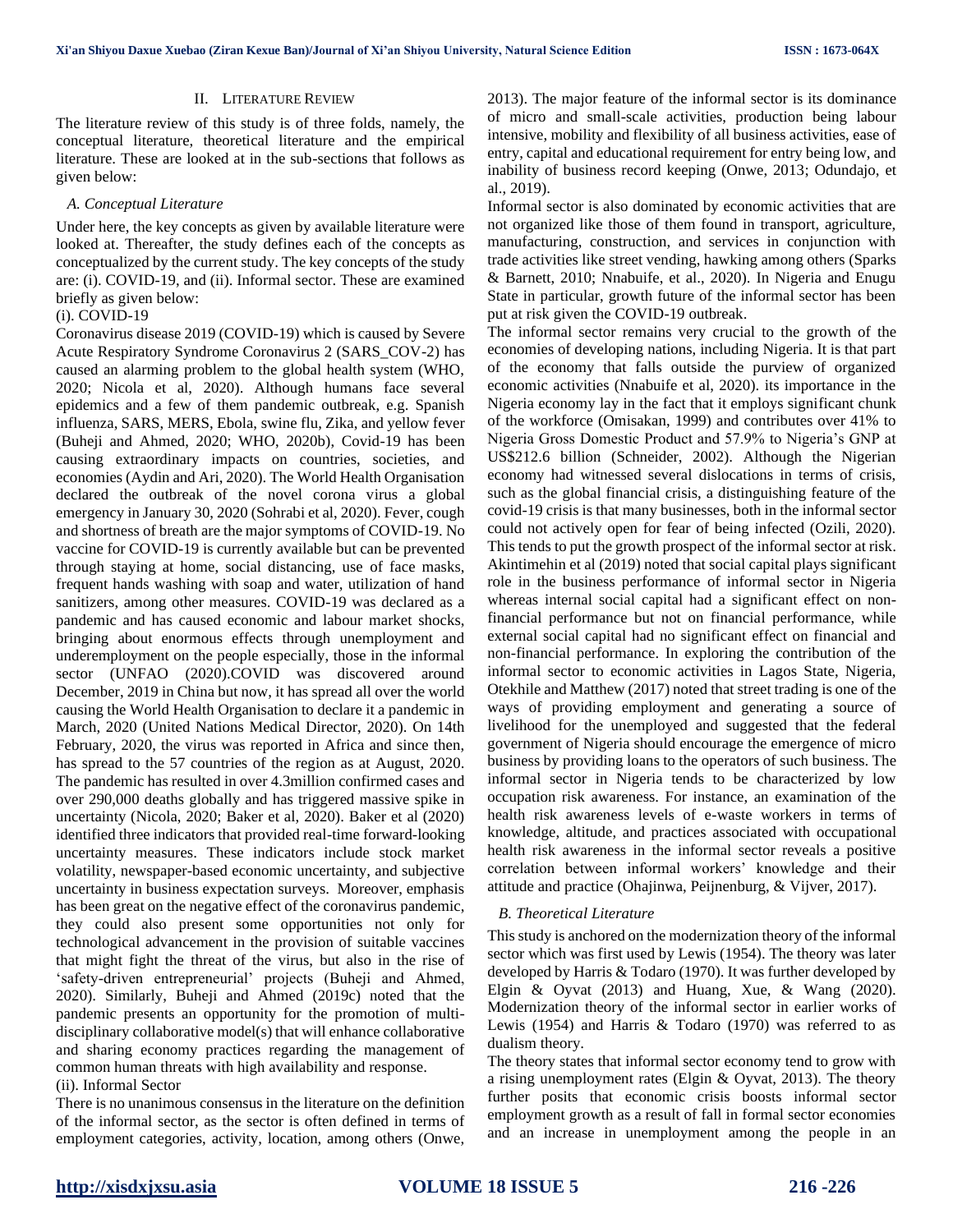economy. In addition, the theory argued due to formal inadequate employment opportunities, a rise in the number of rural – urban migration raises informal sector growth (Huang, Xue, & Wang (2020)).

This theory therefore explains variations in productivity and its associated earnings with micro and small-scale enterprises. Therefore, in the informal sector, self-employment, artisanal productions, one-person businesses, and domestic services are the order of the day (Yusuff, 2011; Gibson & Kelley, 1994) and the socioeconomic systems of different economies have been greatly affected by this sector.

#### *C. Empirical Literature Review*

There have been some previous studies on impact of COVID-19 on the informal sector. For instance, Wegerif (2020) discussed the impact of Covid-19 on the informal food traders and their role in ensuring food security in South Africa. Using a theoretical framework, the study noted that when the South African government responded to the pandemic, the informal sector was not included in the response package. Consequently, the study observed that there will be increased levels of food insecurity, loss of income and loss of affordable food retailing options. Besides, using SIR Epidemiologic model, Bennihi & Bouriche (2020) examined the impact of the Covid-19 pandemic on the informal economy and its effect on the Algerian economy. the study concluded that the Covid-19 pandemic causes infected people to be less productive, this means that the negative income effect reduces the consumption of the infected people. Similarly, Narula (2020) used theoretical framework to examine the challenges of the Covid-19 pandemic and policy opportunities for economies with large informal sector and noted that the pandemic has exposed the vulnerability of the sector. Khambule (2020) observed that government response on the effects of Covid-19 on the South African informal economy acts as a shock absorber in terms of providing employment. On the other hand, Mukhtarova, (2020) noted that the impact of the pandemic has been worse for women working in the informal sector and also, due to the lockdown, domestic violence for women informal workers has increased. The need for income support to workers and businesses in the informal sector was underlined. Lapeyre, Behrendt, Bonnet, and Travieso (2020) examined the impact Covid-19 pandemic on the informal sector, policy changes and responses and highlighted the devastating health and economic impact of the virus on the workers of the informal sector.

#### III. METHODOLOGY

#### *A. Analytical Framework and Model Specifications*

We estimated the socioeconomic effect of Covid-19 on the informal sector using two ways. First, we applied descriptive statistics such as percentages and mean to analyse the socioeconomic characteristics of the informal business operators, while in the second stage, we applied logistic regression model to examine the socioeconomic effect of Covid-19. The dependent variable has two categories; those that are severely affected and those that are not. The socioeconomic variables included in the model consist of age, sex/gender, sector/location, education level, religion of respondent, marital status, labour cost during

Nnabuife, Okoli & Anugwu (2020) examined the impact of Covid-19 on the economic prospects of the informal sector. Using a theoretical analysis, the study discussed the reasons for the growth of the informal sector, impact of the Covid-19 and also highlights the challenges of the sector. The study recommended the need for government to grant tax incentives to the informal sector and also implement cost-effective tax incentives to minimize the impact of Covid-19 on the sector. Nnabuife et al (2020) found that demands will be reduced. FAO (2020) revealed that COVID-19 pandemic presents a major economic and labour market shock, presenting significant impact in terms of unemployment and underemployment for formal workers. The lockdown and restrictions have put the livelihoods of the rural dwellers at risk as their major source of survival-food supply chains are disrupted. Similarly, women, children and youths who are over-represented in the informal sector will be faced with even worse situation (FAO, 2020). The study also noted that the reduction in wage employment that will result from the COVI-19 pandemic has the potential to limit the ability of small-scale producers to diversify their income. Avenyo et al (2020) in their study on COVID-19, lockdowns, and Africa's informal sector: lesson from Ghana, found no gender-gap in the sales and innovation but found an explained and unexplained gender-gap in how size affects current sales of informal enterprise. Avenyo et al conjectured that Covid-19 has the potential of introducing gender-and spatial-gap in the performance of informal enterprises. However, one shortcoming of their study is that the data used were collected before the pandemic. Oruonye et al (2020) also examined the impact of Covid-19 on informal sector and livelihood sustainability in Nigeria using conceptual approach and observation. Our strong reservation for this study derives from the fact that mere observation may not be able to reveal what the effects are and may amount to anecdote. Previous efforts on the subject matter tends to use theoretical, conceptual, and observation approach. Again, some of the studies that are empirical used data collected before the Covid-19 period which does not capture the influence of covid-19 pandemic. In addition, little effort has been made to use empirical data to investigate the socioeconomic influence of covid-19 on the informal sector in Nigeria. The current study contributes to existing study by using empirical data collected during the covid-19 period to investigate the socioeconomic influence of Covid -19 pandemic on the informal sector using Enugu State, Nigeria as a case study.

lockdown, cost of transportation, receipt of palliative, expenditure on food during lockdown, occupation of respondents. Some of these variables are continuous while others are discrete. The full description/definition of the variables used for the study is contained in Table 1. The data were generated through structured questionnaire.

The model specification of this study is anchored on the modernization theory of the informal sector while descriptive statistics and binary logistic regression model were used to achieve the study objective. Binary logistic regression model is a binary choice model and also a special form of a generalized linear model (Omeje, Mba, & Ugwu, 2020). Therefore, the logistic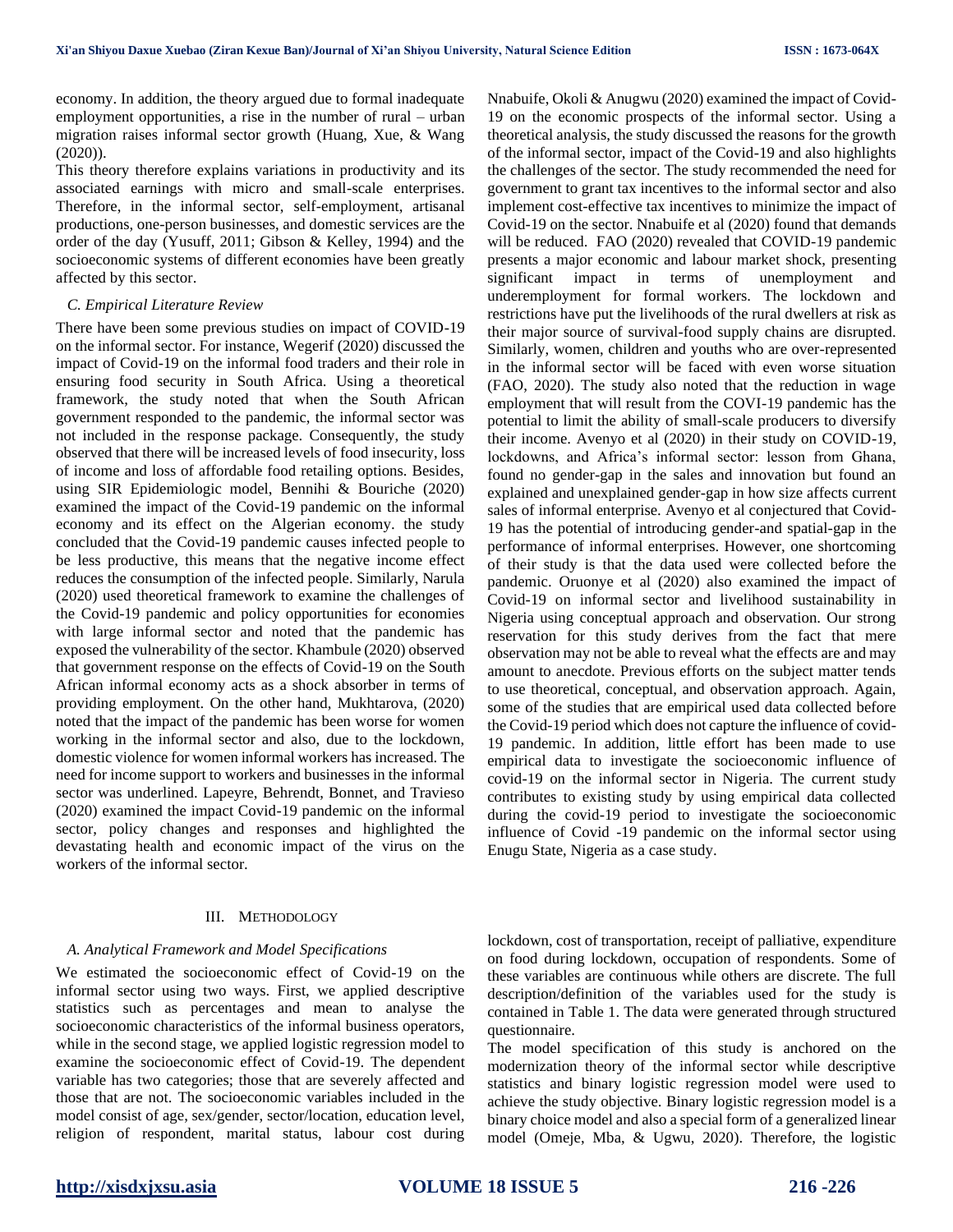regression model employed to examine socioeconomic impact of COVID – 19 on the informal sector in Nigeria can be specified as given below:

( ≠ 0⁄ ) = () 1 + () … … … … … … … … (1)

where;

 $Y_i$  = the predicted variable (taking the value 1 for informal sector being affected adversely by COVID-19, and 0 otherwise).

 $X_i$  = vector of independent variables in the ith observation (capturing socioeconomic variables), for which  $i = 1, 2, ..., n$ ; and can be continuous or binary.

 $P(Y = 1)$  = probability that the variable, Y, assumes the value, 1.  $P(Y = 0)$  = probability that the variable, Y, assumes the value, 0.  $P(X|1) =$  conditional distribution of X given the value of Y. in the same manner,  $P(X|0)$  is defined.

 $a =$  vector of the estimated parameters.

In line with the above, equation (1) can be re-specified based on index function as given in equation (2) below:

$$
Pr(Y_i = 1) = F(X_i a) \dots \dots \dots \dots \dots \dots \dots \dots \dots \dots \dots \dots \dots (2)
$$

where; all the variables remained as defined above.  $F =$ functional notation.

Transforming equation (2) to natural logarithm and to its estimable function, yields equation (3) given below:

$$
ln\left(\frac{P(X|1)}{P(X|0)}\right) = a_0 + a_1X_1 + a_2X_2 + \dots + a_nX_n + \dots
$$
 (3)

where;  $\text{ln} = \text{natural logarithm}, a_0 = \text{constant term}, a_i = \text{parameter}$ estimates for  $i = 1, 2, ..., n$ .

However, itemizing the variables of the model and re-specifying them in functional form yields equation (4):

 $inf$ sec =  $f$ (age, sex, sector, rel, edu, mstatus, labourcost,

 $transptcost, pallitative, expfood, occupation)$  ... ... ... (4)

where; the variables are as defined in the table 1 below:

**Table 1: Definition of Variable Names in the Model**

| Variable     | <b>Definitions</b>                                              |
|--------------|-----------------------------------------------------------------|
| <b>Names</b> |                                                                 |
| infsec       | Informal sector business (1 for informal sector                 |
|              | being affected adversely by COVID-19, and 0                     |
|              | otherwise)                                                      |
| age          | Age of respondent                                               |
| sex          | sex of respondent ( $1 = male$ , $0 = female$ )                 |
| sector       | Respondent's sector (1 = urban, 2 = rural)                      |
| rel          | Respondent's religion $(0 =$ traditional, 1                     |
|              | Christian, $2 = Islamic$ )                                      |
| edu          | Respondent's level of education (1 = tertiary, 2 =              |
|              | secondary, $3 = \text{primary}, 4 = \text{no formal education}$ |
| mstatus      | Respondent's marital status (1 = married, 2 =                   |
|              | single, $3 =$ widowed, $4 =$ divorced)                          |

| labourcost  | Labour cost during the lockdown $(1 = increased,$        |  |  |
|-------------|----------------------------------------------------------|--|--|
|             | $0 =$ otherwise)                                         |  |  |
| transptcost | Cost of transportation during the lockdown $(1 =$        |  |  |
|             | increased, $0 =$ otherwise)                              |  |  |
| palliative  | Respondent received COVID-19<br>palliative               |  |  |
|             | during lockdown $(1 = yes, 0 = no)$                      |  |  |
| expfood     | Respondent's expenditure on food during the              |  |  |
|             | lockdown                                                 |  |  |
| occupation  | Respondent's occupation ( $0 = \text{hair}$ dressing and |  |  |
|             | barbing salon, $1 =$ micro and small scale               |  |  |
|             | manufacturing, $2 =$ black market fuel sales, $3 =$      |  |  |
|             | street trading and vending, $4 =$ restaurants, $5 =$     |  |  |
|             | hawkers, $6$ = vegetable sales, $7$ = foodstuff sales,   |  |  |
|             | $8 =$ auto mechanics, $9 =$ other repairs and            |  |  |
|             | services)                                                |  |  |

*Source: Author's Compilation*

#### *B. Study Area*

Enugu State is one of the thirty-six States that make up Nigeria as a Federation. It is located in the South-Eastern part of the country which is an Igbo speaking part of Nigeria. The geopolitical significance of Enugu is attributed to coal discovery in 1909 by British geologists. This brought about a permanent cosmopolitan settlement that led to the railway line construction linking coal fields in Enugu to Port Harcourt sea port with the aim of the mineral exportation (Omeje and Abugu, 2015).

Enugu state has common borders with Abia State and Imo State to the south, Ebonyi State to the east, Benue State to the northeast, Kogi State to the northwest and Anambra State to the west. Enugu, the capital city of Enugu State, is approximately 2½ driving hours away from Port-Harcourt, where coal shipments exited Nigeria. Enugu is also located within an hour's drive from Onitsha, one of the biggest commercial cities in Africa and 2 hours drive from Aba, another very large commercial city, both of which are trading centres in Nigeria.

It has seventeen (17) local government areas (LGAs); Aninri, Awgu, Enugu-East, Enugu-North, Enugu-South, Ezeagu, Igbo-Etiti, Igbo-Eze North, Igbo-Eze South, Isi-uzo, Nkanu-East, Nkanu-West, Nsukka, Oji-River, Udenu, Udi, and Uzo-uwani (Omeje and Abugu, 2015).

Enugu has good soil-land and climatic conditions all year round, sitting at about 223 metres (732 ft) above sea level, and the soil is well drained during its rainy seasons. The lowest rainfall of about 0.16 cubic centimetres (0.0098 cu in) is normal in February, while the highest is about 35.7 cubic centimetres (2.18 cu in) in July. Virtually, land in all the 17 local government areas of the State is good for and/or supports agricultural production. It has its major commercial agricultural cities as Adani in Uzo-uwani LGA well known for the production of Ada-rice, Igbo-Eze North well known for their palm produce (palm wine), Awgu, and Nsukka well known for the production of cocoyam (Omeje and Abugu, 2015). Also, in all the 17 local government areas of the State, informal sector activities are supported in different areas of production, work, businesses, and services.

#### *C. Data and Method of Data Collection*

The study used survey data generated from 340 informal business operators in both urban or semi-urban, and rural locations in Enugu State, Nigeria between September, 2020 and .mid-January,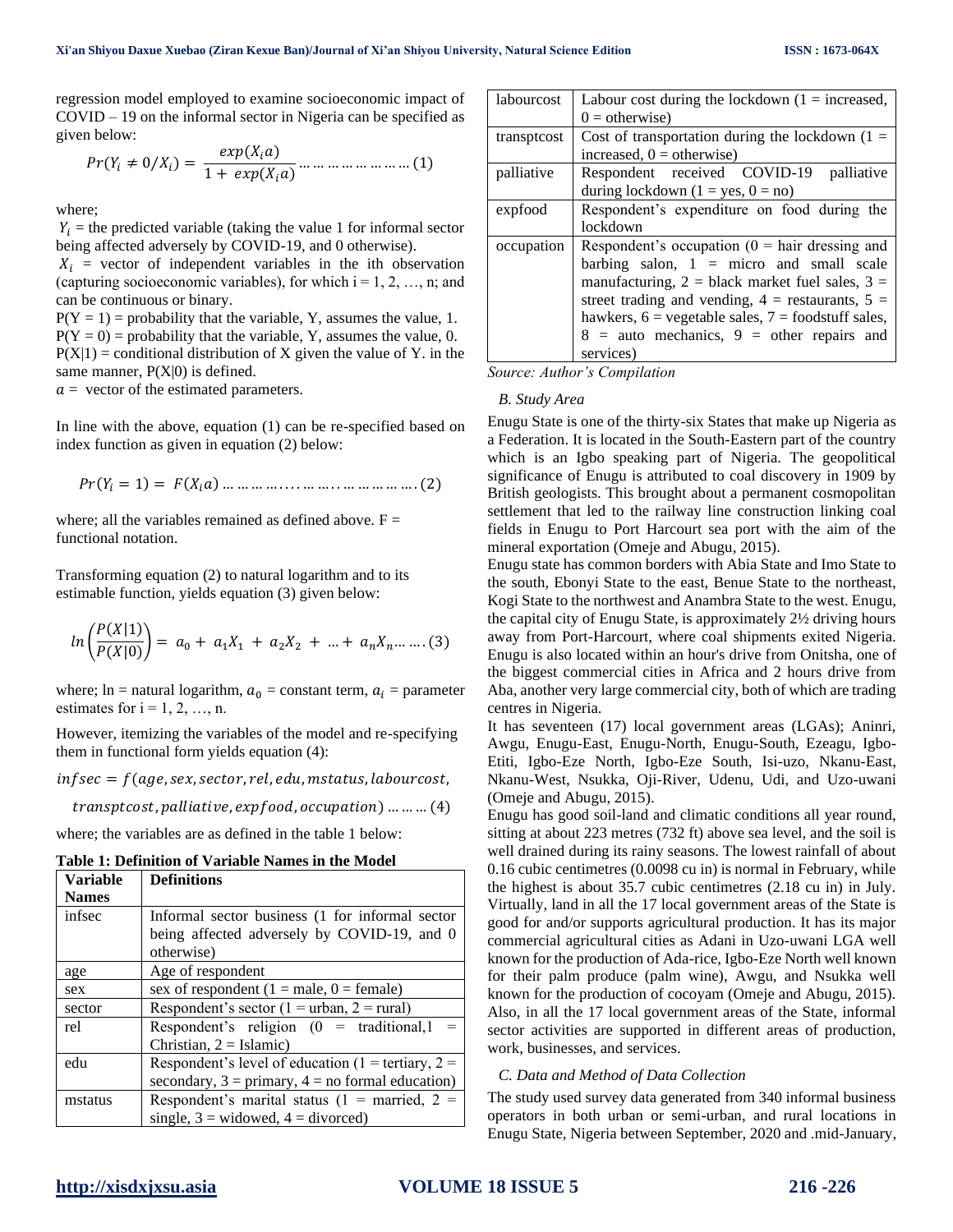2021. The study focused only on informal sector businesses in Enugu State, Nigeria. Practically, in the entire 17 LGAs in Enugu State, informal sector businesses were considered. Hence, after applying the multi-stage convenient/purposive sampling technique, the study drew a sampling of those engaged in informal sector businesses. The reason for adopting convenient sampling is because not every informal operator was opening business during the restriction/lockdown period.

In each LGA of the State, two (2) locations per LGA were considered. Overall, thirty-four (34) urban or semi-urban and rural locations were visited with the consideration of one (1) urban or semi-urban location and one (1) rural location in the 17 LGAs of Enugu State, Nigeria. In each of these two (2) locations per LGA, twelve (12) rural and eight (8) urban or semi-urban people engaged in informal sector businesses were randomly selected from each of the selected locations thereby, summing up to twenty (2) informal sector businesses in each Local government hence, making it a total of 340 informal sector businesses interviewed in all. Therefore, a total of 340 local government-based questionnaires which gave consistent reports were administered and collected from people engaged in informal sector businesses and were used for analyses. The choice of these data is due to the fact that, the questionnaires designed by this study, provided more complete information about the variables used in the estimation of the variables of the study model which other surveys did not capture. However, given the delicate nature of the period as Nigeria was just coming out from the total lockdown occasioned by the Covid-19 pandemic, more rural and semi-urban operators of informal businesses were interviewed through convenient sampling technique. More of semi-urban and rural operators were used for the study because the core urban areas are potential hotspot for Covid-19 and much riskier. Nevertheless, the enumerators observed strict Covid-19 protocol of wearing face mask, use of sanitizer, and social distancing to ensure safety and prevent contact.

#### *D. Method of Data Analysis*

In line with the objective of the study, the data were analyzed using simple descriptive statistics such as percentage, mean, and charts/ graphs as well as binary logistic regression model.

#### IV. RESULTS AND DISCUSSION

#### *A. Socioeconomic Characteristics of Respondents*

This study first presents the socioeconomic characteristics of the informal sector businesses that responded to questionnaires distributed among them. Figure SM1 shows the distribution of respondents by Local Government Areas (LGAs).



*Source: Authors' computation from Survey Data (2020/2021)*

The result shows that respondents were distributed equally (20) each across the 17 LGAs. Similarly, figure SM2 shows the distribution of informal sector businesses affected adversely by COVID-19 in Enugu State, Nigeria. The figure depicts that majority (83%) of the informal business operators agreed that COVID-19 affected them adversely while less than 15% said that COVID-19 did not affect them adversely. This implies that in Enugu State, more informal sector businesses were adversely affected by COVID-19.



*Source: Authors' Computation from Survey Data (2020/2021)*

Further, Fig.SM3 also shows the distribution of informal sector businesses by sex, sector and religion in Enugu State, Nigeria. It can be observed from the figure that in terms of sex or gender, the males dominated (244) the sampled informal sector businesses (respondents) while that of the female is 96. The implication here is that the number of male informal sector businesses are greater than that of females the State.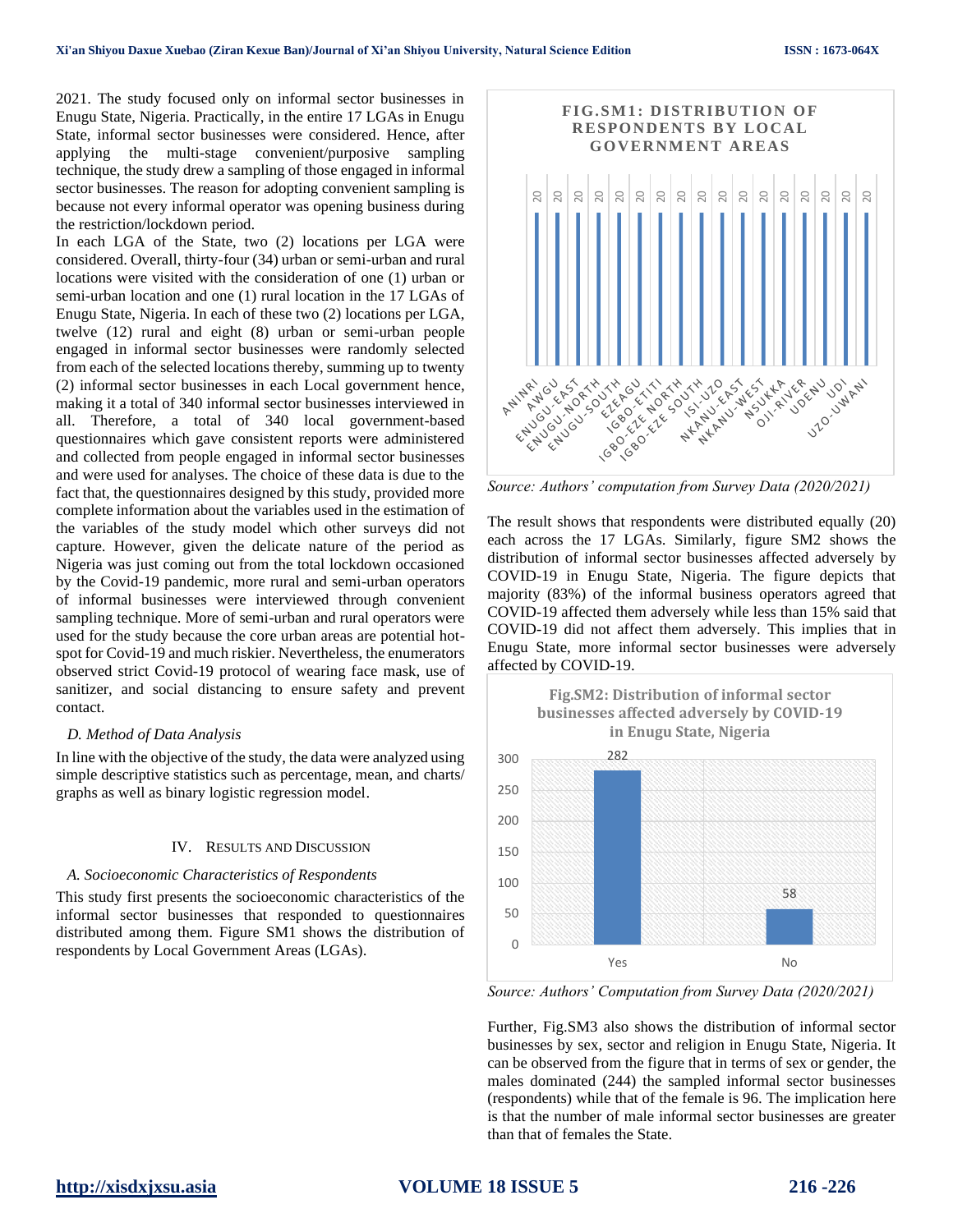

*Source: Authors' Computation from Survey Data (2020/2021)*

In the same vein, fig. SM3 reveals that about 60% of the sampled informal sector business were in the rural area while about 40% were either semi-urban or urban operators. This depicts that people engage in informal sector business activities more in rural areas compared to their counterparts in the urban or semi-urban areas in Enugu State, Nigeria.

As regards religion, it can be seen from the same fig.SM3 that 90 of the sampled informal sector business operators are traditional worshipers while 222 are Christian inclined and 28 are of Islamic religion. This shows that in Enugu State, Nigeria, majority of the people who engage in informal sector business activities are Christians, followed by traditionalists and lastly, those in Islamic religion.



*Source: Authors' Computation from Survey Data (2020/2021)*

The result in fig.SM4 indicates that during the lockdown, the distribution of those engaged in hairdressing and barbing salon are 18, those engaged in micro and small-scale manufacturing are 47, black market fuel sales are 13, those engaged in street trading and vending are 94, restaurants are 10, hawkers are 49, vegetable

sellers are 43, foodstuffs are 51, auto mechanics are 9, while those engaged in other repairs and services are 6. The implication here is that the number of informal sector businesses by occupation in the state showed greater number of those engaged in street trading and vending being in business during the lockdown compared to those in other occupation. This is followed by those who sell foodstuffs, hawkers, micro and small-scale manufacturing, vegetable sellers, hairdressing and barbing salon, restaurants, auto mechanics, and lastly other repairs and services.

COVID-19 perception among informal sector business participants is still low as shown by figure SM5 and SM6 as given below:



*Source: Authors' Computation from Survey Data (2020/2021)*

In Fig.SM5, only 7 out of 18 people who are engaged in hairdressing and barbing salon agreed that they are aware that COVID-19 exists while the remaining 11 people feel that COVID-19 does not exist. More so, only 15 out of 47 informal sector businesses engaged in micro and small-scale manufacturing agreed that they are aware that COVID-19 exists while the remaining 32 informal sector businesses feel that COVID-19 does not exist. Further, among the black-market fuel sellers, only 6 out of 13 of them agreed that COVID-19 exists while the remaining 7 of them feel that COVID-19 does not exist. In addition to the above, among street trading and vending informal sector businesses, only 21 out of 94 agreed that they are fully aware that COVID-19 exists while the remaining 73 of them feel that COVID-19 does not exist.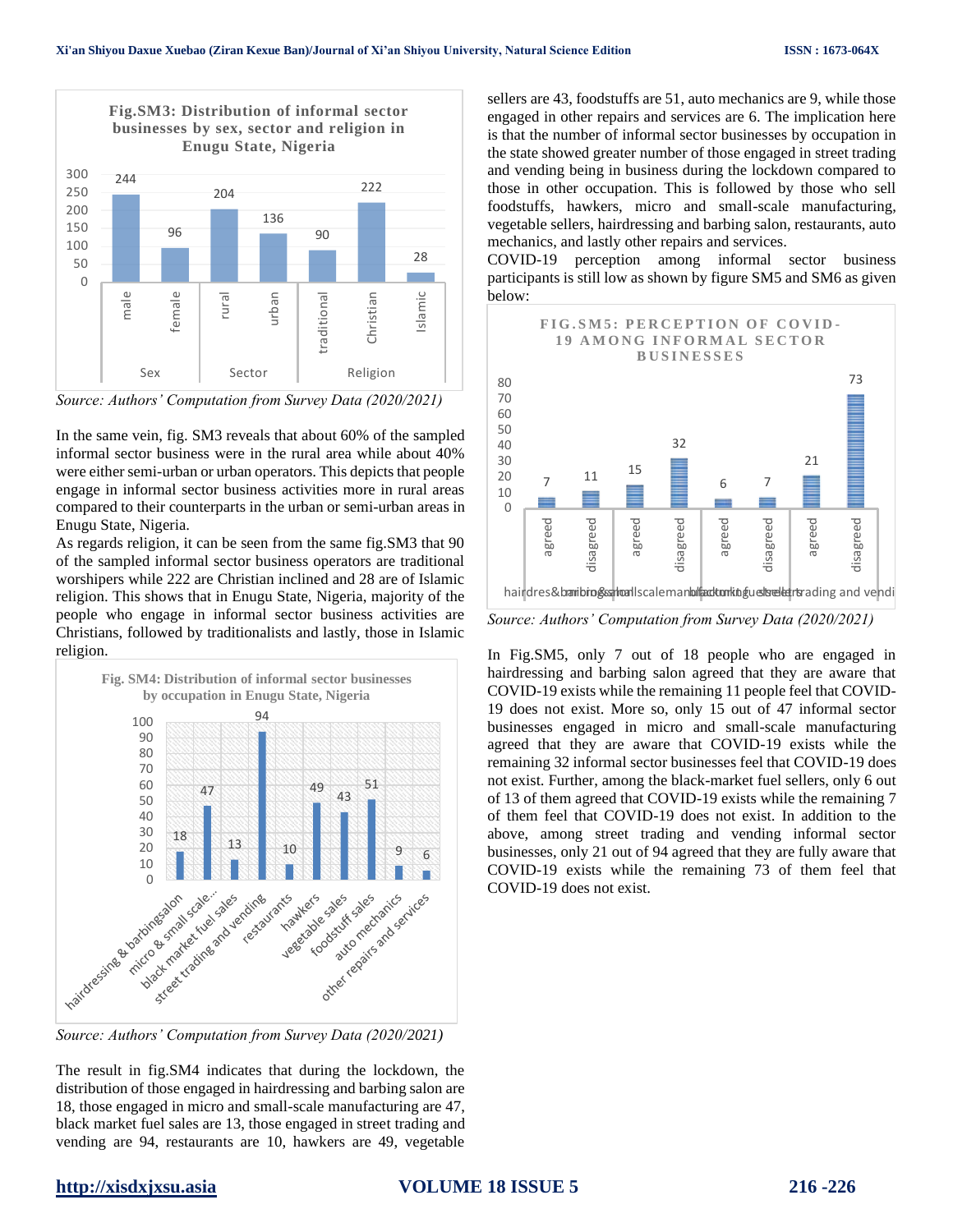

*Source: Authors' computation from Survey Data (2020/2021)*

Similarly, in Fig.SM6 also, only 2 out of 10 people who are engaged in restaurants agreed that they are fully aware that COVID-19 exists while the remaining 8 feel that COVID-19 does not exist. In addition, only 12 hawkers out of 49 agreed that they are fully aware that COVID-19 exists while the remaining 37 feel that COVID-19 does not exist in Enugu state, Nigeria. For those that are engaged in vegetables, only 8 out of 43 of them agreed that they are fully aware that COVID-19 exists while the remaining 35 feel that COVID-19 does not exist. On foodstuff sellers, only 17 out of 51 of them agreed that they are fully aware that COVID-19 exists while the remaining 34 feel that COVID-19 does not exist in Enugu state, Nigeria. With respect to informal sector businesses who are in auto mechanics, only 3 out 9 of them agreed that they are fully aware that COVID-19 exists while the remaining 6 feel that in Enugu State, COVID-19 does not exist. Finally, for those informal sector businesses who are engaged in other repairs and services, only 2 out of 6 of them accepted that they were fully aware that COVID-19 exists while the remaining 4 of them felt that COVID-19 does not exist in Enugu state, Nigeria.

The implication of this finding is that in Enugu State, Nigeria, majority of the people engaged in informal sector businesses believe that COVID-19 does not exist. For them, they have not seen anybody who has been infected by the virus or had any relative who had contracted the virus irrespective of the increasing number of confirmed cases and deaths with regard to the virus being announced everyday by NCDC. This implies that there is still shallow understanding and/or perception of the virus among the people in the informal sector. Another implication of this finding is that majority of those in the informal sector seem not to have been obeying the protocols given by the NCDC for containing the virus since they have not seen or heard that any of their loved ones who has contracted the virus and how the virus operates.

#### *B. Presentation of the Logit Model Results*

Table 2 shows the result of the logistic regression model that examined the socioeconomic influence of COVID-19 on the informal sector in Nigeria, drawing the experience from Enugu State.

**Table 2: Summary Results of Logistic Regression Model (infsec = Dependent Variable)**

| <b>Variables</b> | Coef.        | Std. Err. | Z       | P >  z |
|------------------|--------------|-----------|---------|--------|
| Age              | .0914720     | .0128840  | 7.10    | 0.000  |
| <b>Sex</b>       | $-0.7492810$ | .2045756  | $-3.66$ | 0.000  |
| Sector           | $-.4780395$  | .1174393  | $-4.07$ | 0.000  |
| rel              | 1.17543      | .3332478  | 3.53    | 0.000  |
| edu              | .395407      | .1328413  | 2.98    | 0.003  |
| mstatus          | .2931335     | .2290982  | 1.28    | 0.201  |
| labourcost       | $-1.156911$  | .5784005  | $-2.00$ | 0.045  |
| transptcost      | $-1614063$   | .5272268  | $-0.31$ | 0.759  |
| palliative       | $-0.7516396$ | .2585984  | $-2.91$ | 0.005  |
| expfood          | .500363      | .1274497  | 3.93    | 0.000  |
| occupation       | .1626864     | .0949003  | 1.71    | 0.086  |
| cons             | .350697      | 1.108539  | 0.32    | 0.752  |

*Source: Authors' computation from Survey Data (2020/2021)*

The result indicates age has an estimated coefficient of 0.0914720. This implies that for a one-year increase in age of the respondent, the log-odds of informal sector businesses being affected adversely by COVID-19 rises significantly by 0.0914720 holding all other variables constant. The implication of this result is that with a rise in age of the operator in the informal sector, the more informal sector businesses would be at risk of being affected adversely by COVID-19 since elderly people may not have strong immune system that could fight back COVID-19 when such aged operator contracts Covid-19. The estimated coefficient of sex is - 0.7492810. This means that a male informal business operator is less likely to be adversely affected than a female informal business operator. The implication of this result is that male informal business operators are more resistant to Covid-19 than women, probably because men are more diversified in their struggle for survival and may engage in other businesses to augment their enterprise

In addition to the above, sector/location has an estimated coefficient of -0.4780395. This suggests that business operators in the semi-urban or urban areas are more likely to be adversely affected by Covid-19 than their rural counterparts. This seems plausible because the urban sector is more prone to the effect of Covid-19 since the pandemic containment measures such as strict lockdown, lock up of businesses and restriction of movement are more pronounce in the semi-urban and urban areas. Again, urban centres are more prone to having increase cases of COVID-19 since increased number of people abroad who are more exposed to COVID-19 only flood the urban centres.

Further, education (edu) has an estimated coefficient of 0.395407. This implies that moving from tertiary, to secondary, primary, and to no formal education, increases the log-odds of informal sector businesses having significant adverse effect of COVID-19 by 0.395407 holding all other variables constant. The implication here is that with higher education level of those engaged in informal sector businesses, the higher their awareness of COVID-19 and its associated health risks, and the higher their observance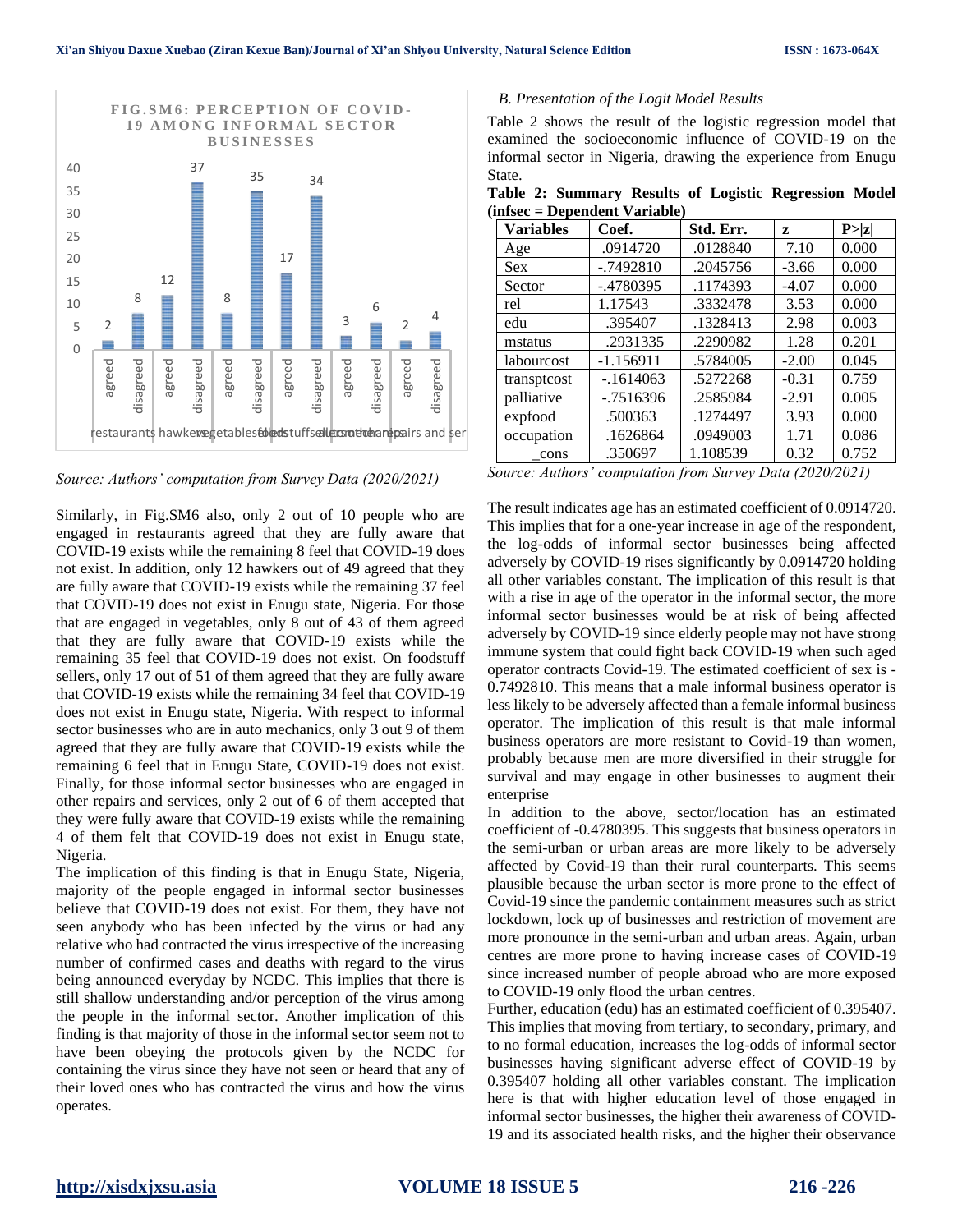of NCDC protocols of containing the virus and hence, the lower the adverse effect would be on their businesses in the informal sector.

The estimated coefficient of marital status (mstatus) is 0.2931335. This means that moving from being married to being single, widowed, and to being divorced increases, although insignificantly, the log-odds of informal sector businesses being affected adversely by COVID-19 by 0.2931335 holding all other variables constant. The implication of this result is that being single, widowed, and/or being divorced gives one the freedom to go anywhere he/she wants thereby, exposing the person more to COVID-19 virus which definitely would raise the log-odds of the person engaged in informal sector activities being affected adversely by COVID-19.

Labour cost (labourcost) has an estimated parameter of -1.156911. This means that increasing the cost of labour during the lockdown decreases the log-odds of informal sector businesses being affected adversely by COVID-19 significantly by 1.156911 holding all other variables constant. The implication of this result is that when labour costs are raised, the demand for labour will fall thereby, making some people involved in informal sector businesses not to go to work. This however, would reduce the logodds of informal sector businesses being affected adversely by COVID-19 significantly.

In like manner, transportation cost (transptcost) also exhibited parameter estimate of -0.1614063. This means that increasing the cost of transportation during the COVID-19 period (lockdown) also decreases the log-odds of informal sector businesses being affected adversely by COVID-19 although, insignificantly by 0.1614063 holding all other variables constant. The implication of this result is that raising transportation costs would scare away people engaged in informal trading in the State from traveling during the COVID-19 period in order to reduce adverse effect of the virus on informal sector activities. More so, raising transportation cost would also increase the cost of goods and services thereby, reducing demand for some products and hence, discouraging some people involved in informal sector businesses from travelling around anyhow. This would therefore, reduce the risks of infecting people who have had contacts with an already infected person and as such, decrease the log-odds of informal sector businesses being affected adversely by COVID-19 although, insignificantly.

In addition, receiving COVID-19 palliative during lockdown and/or COVID-19 period (palliative) by informal sector businesses also revealed a parameter estimate of -0.7516396. This means that increase in the number of people in the informal sector who received and/or are to receive COVID-19 palliative during lockdown (COVID-19 period) automatically decreases the logodds of informal sector businesses being affected adversely by COVID-19 very significantly by 0.7516396 holding all other variables constant. The implication of this result is that when more palliatives are given to more people engaged in the informal sector in Enugu State during the lockdown, COVID-19 adverse effect on informal sector activities would be drastically and significantly reduced.

It can also be seen from the results also that expenditures on food (expfood) shows a parameter estimate of 0.500363. This implies that with a N<sup>H</sup> increase in food expenditure in the State, the logodds of informal sector businesses being affected adversely by COVID-19 would rise significantly by 0.500363 holding all other variables constant. The implication here is that with a rise in food expenditure of the people in the informal sector, the more informal sector businesses would be faced with the risk of being affected adversely by COVID-19 since people would now find it very difficult to feed well thereby, making their immune system to be low in fighting back COVID-19 when contracted by the person. Hence, this would expose them more to the risk of COVID-19 due to low and/or no income and rising cost of food during the lockdown, which will now make them to consume low quality foods that lack adequate nutrients and as such, make those engaged in informal sector businesses to be affected adversely more by COVID-19 significantly.

The logistic regression results also indicates that occupation (occupation) has an estimated coefficient of 0.1626864. This implies that for any given change in occupation within the informal sector by the people in order to eke out a living during the lockdown, increases the log-odds of informal sector businesses being affected adversely by COVID-19 although, insignificantly by 0.1626864 holding all other variables constant. The implication here is that with frequent changes in occupation by the people in the informal sector during the lockdown period, the more informal sector businesses would be exposed to the adverse effects of COVID-19. This is true since people would try to move around trying to get all sorts of menial jobs to do in a bid to feed well during the COVID-19 lockdown; and moving around without strict adherence to the NCDC protocols exposes people more to the virus and as such, would adversely affect informal sector business activities the more.

#### *C. Specification Error Test*

The study applied the linktest in a bid to detect if there exist specification error in the model. The linktest posits that the linear predicted value (\_hat) should be statistically significant while the linear predicted value squared (\_hatsq) should be statistically insignificant for the model to be correctly specified. Hence, the linktest results can be seen in table 3 given below:

| Table 3: Summary Results of the Specification Error Test |  |  |
|----------------------------------------------------------|--|--|
|                                                          |  |  |

| infsec | Coef.       | Std. Err. | z       | P >  z |
|--------|-------------|-----------|---------|--------|
| hat    | 1.118808    | .2482988  | 4.51    | 0.000  |
| hatsq  | $-.0489243$ | .0801153  | $-0.61$ | 0.541  |
| cons   | $-.006264$  | .2434956  | $-0.03$ | 0.979  |
| $\sim$ |             |           |         |        |

*Source: Authors' computation from Survey Data (2020/2021)*

The results revealed that the linear predicted value squared (\_hatsq) is statistically significant while the linear predicted value squared (\_hatsq) is statistically insignificant predictors of (infsec), thereby suggesting that the model is not mis-specified. This therefore, implies that the study did not omitted relevant variable(s) in the model hence, indicating that the study's link function was correctly specified.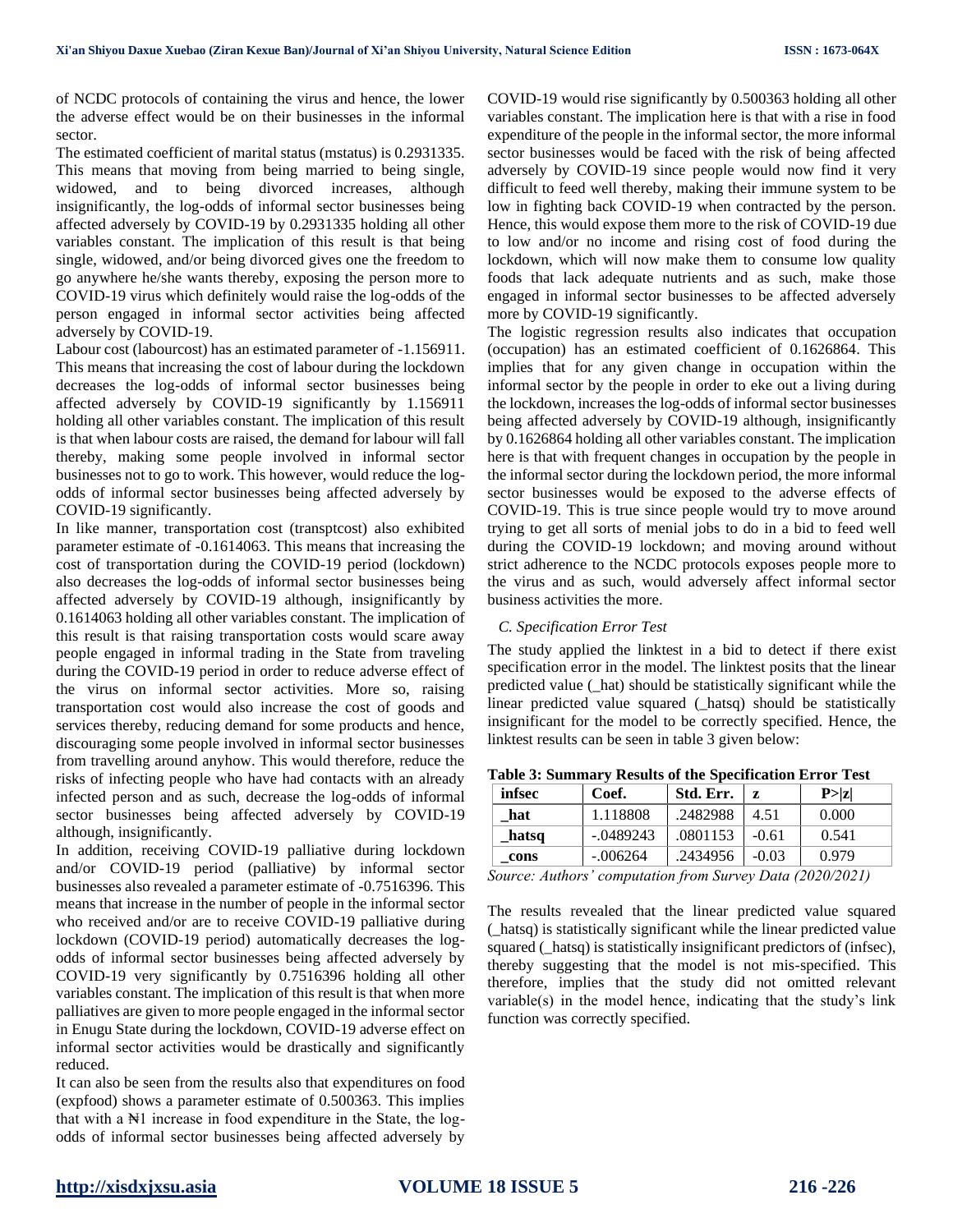#### V. CONCLUSIONS AND POLICY RECOMMENDATIONS

This study empirically looked at socioeconomic influence of COVID – 19 on the informal sector in Nigeria, drawing experience from Enugu State. Using survey data generated from 340 informal sector businesses operators, and applying descriptive statistics and logistic regression model, the study found that greater percentage of informal sector business operators were affected adversely by COVID-19 in Enugu State while few of the informal business operators were not adversely affected. Further, in Enugu State, Nigeria, majority of the people engaged in informal sector businesses believe that COVID-19 does not exist. For them, they have not seen anybody who has been infected by the virus or had any relative who had contracted the virus irrespective of the increasing number of confirmed cases and deaths with regard to the virus being announced everyday by NCDC. This implies that there is still shallow understanding and/or perception of the virus among the people in the informal sector. Another implication of this finding is that majority of those in the informal sector seem not to have been obeying the protocols given by the NCDC for containing the virus since they have not seen or heard that any of their loved ones who has contracted the virus and how the virus operates.

The results of the logistic regression revealed some significant socioeconomic influences of COVID-19 on the informal sector businesses. Such socioeconomic characteristics include age, sex, location, occupation, cost of transportation, cost of labour, as well as palliative receipt during the Covid-19 pandemic.

The study therefore recommends that government at all level, nongovernmental organisations, private sector philanthropists, and other high-spirited individuals should strive more to extend more COVID-19 palliatives to the people especially, those engaged in the informal sector businesses to help them in cushioning the adverse effects of COVID-19. In addition, it is necessary that government integrate the informal sector into the Nigerian economic development and sustainable plan in the post-Covid-19 period to ensure that the informal sector operates in a sustainable manner. In the short-run, there should be increased palliative for the informal sector to enhance quick recovery. In this sense, the Central Bank of Nigeria N50billion Micro, Small, Medium, Enterprise stimulus package should accommodate the informal sector operators. Again, informal sector business operators in the urban and rural communities should look in-wards to develop their capabilities towards bringing a cure to COVID-19 by researching on some herbs that have the capacity to exterminate COVID-19 in Nigeria, Africa, and the world at large.

#### **REFERENCES**

- [1] Akintimehin, O.O., Eniola, A.A., Alabi, O.J., Eluyela, D.F., Okere, W. & Ozordi,E. (2019). Social capital and its effect on business performance in the Nigerian informal sector. Heliyon 5 e02024
- [2] Amare, M., Abay, K.A., Tiberti, L. & Chamberlin, J. (2020). Impact of COVID-19 on Food Security. Panel Data Evidence from Nigeria. IFPRI Discussion Paper 01956.
- [3] Asante, L.A. & Mills, R.O. (2020). Exploring the Socio-Economic Impact of COVID-19 Pandemic in Marketplaces in Urban Ghana, Africa Spectrum, 55(2): 170-181, Doi: https://doi.org/10.1177/0002039720943612
- [4] Avenyo, E.K, Francois, J.N. & Zinyemba, T.P. (2020). COVID-19, lockdowns, and Africa's informal sector: Lessons from Ghana. UNU-MERIT Working papers 2020-028
- [5] Aydin, L. & Ari, I.(2020). The impact of Covid-19 on Turkey's nonrecoverable economic sectors compensating with falling crude oil prices: A computable general equilibrium analysis. Energy Exploration & Exploitation, 38(5): 1810-1830
- [6] Baker, S.R., Bloom, N., Davis, S.J., & Terry, S.J (2020). Covid-induced economic uncertainty, National Bureau of Research working paper 26983.
- [7] Bennihi, A.S. & Bouriche, L. (2020). Assessment of the impact of COVID-19 pandemic on the Algerian economy: The importance of the informal economy, Les Cahiers du Cread, 36(3): 349-371, Available online at https://www.researchgate.net/publication/343040474\_Assessment\_Of\_The\_ Impact\_Of\_Covid19\_Pandemic\_On\_The\_Algerian\_Economy\_The\_Importa nce\_Of\_The\_Informal\_Economy
- [8] Buheji, M. & Ahmed, D. (2020). Foresight of Coronavirus(COVID-19)Opportunities for a Better World. American Journal of Economics, Vol.10(2): 97-108
- [9] Buheji, M (2019c) 'The Trust Project' Building better accessibility to Healthcare Services through Behavioural Economics and Inspiration Labs, International Journal of Economics, Commerce and Management, United Kingdom, 7(2): 526-535
- [10] Chinery, N., Sayne, A. & Gillies, A. (2020). Nigeria: Initial assessment of the impact of the coronavirus pandemic on the extractive sector and resource governance, Natural Resource Governance Institute
- [11] Centre for the study of economies of Africa-CSEA (2020). COVID 19 and the Informal Sector in Nigeria: the Socio-economic Cost Implications. http://cseaafrica.org/covid-19-and-the-informal-sector-in-nigeria-the-socioeconomic-cost-implications/#\_ftn2
- [12] Elgin, C. & Oyvat, C. (2013). Lurking in the cities: Urbanization and the informal economy: Urbanization and the informal economy, Department of Economics, Bogazici University Working papers, (2013/10): 1 - 15
- [13] Gibson, B. & Kelly, B. (1994). A classical theory of the informal sector. The Manchester School, (63): 81-96
- [14] Huang, G., Xue, D. & Wang, Bo. (2020). Integrating theories on informal economies: An examination of causes of urban informal economies in china. Sustainability, (12): 27-38
- [15] Khambule, I. (2020). The effects of the COVID-19 on the South African informal economy: Limits and pitfalls of government responses, Loyola Journal of Science, 34(1)
- [16] International Labour Organization (2018). Women and Men in the Informal Economy: A Statistical Picture. Third Edition. Geneva: ILO Office
- [17] Lapeyre, F., Behrendt, C., Bonnet, F., & Travieso, M.M. (2020). COVID-19 crisis and the informal economy: Immediate responses and policy challenges. International Labour Organisation, Avaliable on https://www.researchgate.net/publication/341509302\_COVID-19\_crisis\_and\_the\_informal\_economy\_Immediate\_responses\_and\_policy\_c hallenges
- [18] Mukhtarova, T. (2020). COVID-19 and the Informal sector: What it means for women now and in the future, Georgetown Institute for women, peace and security, Policy Brief, Avaliable online at https://giwps.georgetown.edu/wpcontent/uploads/2020/07/GIWPS\_Covid19\_July2020.pdf
- [19] Narula, R. (2020). Policy opportunities and challenges from the COVID-19 pandemic for economies with large informal sectors, Journal of International<br>Business Policy, (3): 302-310, Available online at Business Policy, (3): 302-310, Available online at https://link.springer.com/content/pdf/10.1057/s42214-020-00059-5.pdf
- [20] Nicola, M., Alsafi, Z., Sohrabi C., Kerwan, A., A;-Jabir, A., Iosifidis, C., Agha, M. & Agha, R.(2020). The Socio-economic implications of the coronavirus pandemic (covid-19): A review. International Journal of Surgery (78): 185-193
- [21] Nnabuife, E.K., Okoli, I.E.N. & Anugwu, C.C.(2020). Informal sector and Nigerian economic prospects: The COVID-19 experience, European Journal of Business and Management Research, 5(4): 1-5
- [22] Odundajo, G.O., Akintoye, I.R. & Olayinka, I.M. (2019). Taxing informal sector and revenue generation in Nigeria, International Journal of Commerce and Management Research, 5(4): 81-87
- [23] Ohajinwa,C., Peijnenburg, W., & Vijver, M. (2017). Health Risks Awareness of Electronic Waste Workers in the Informal Sector in Nigeria. International Journal of Environmental Research and Public Health, 14, 911
- [24] Omeje, A.N. & Abugu, S.O. (2015). The impact of scholarships on students' academic performance: A case of tertiary institutions in Enugu State, Nigeria, Bulletin of Business and Economics, 4(2): 93-104